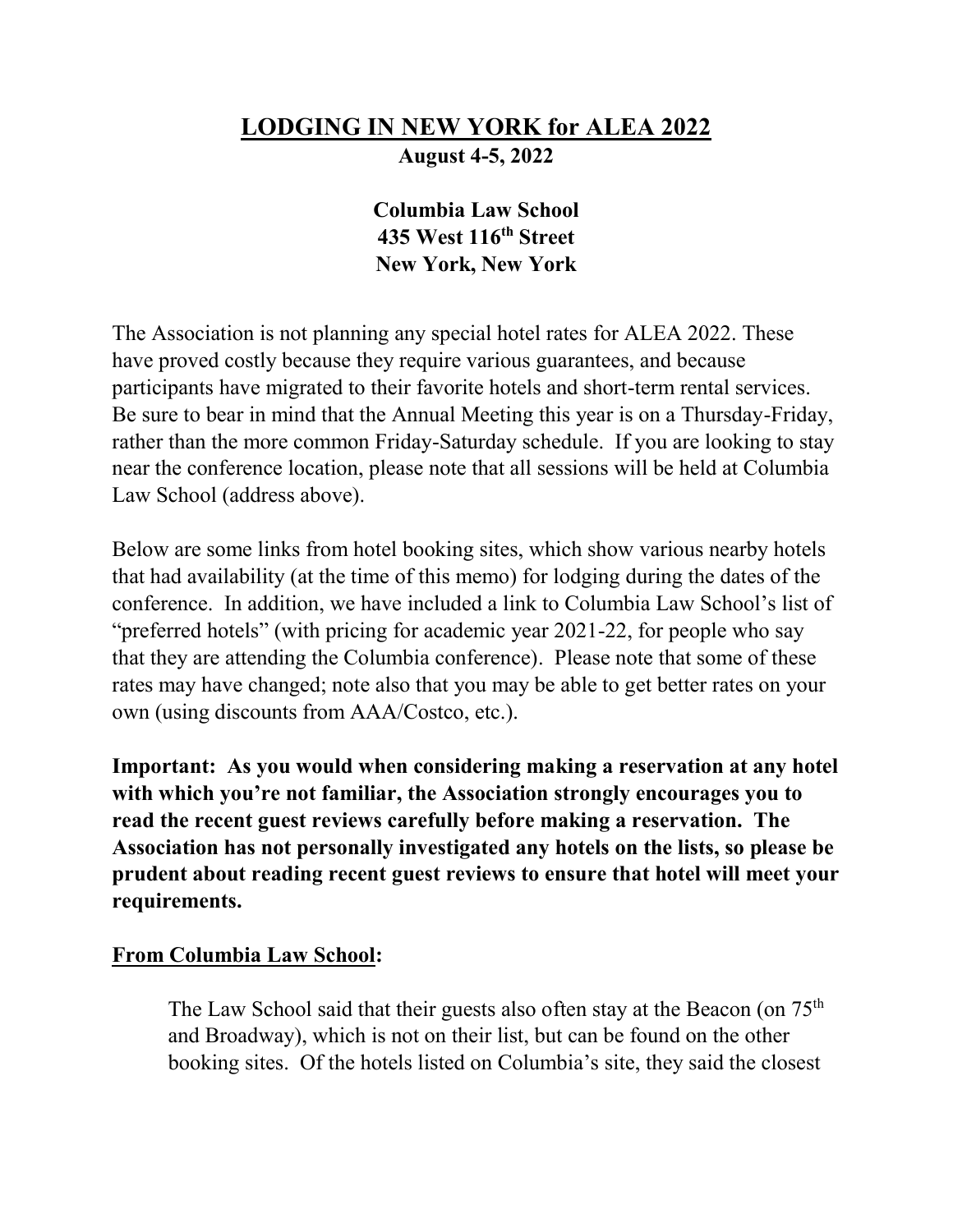is the Aloft in Harlem, which is about a 15-20 minute walk to Columbia (although uphill).

[https://travel-](https://nam12.safelinks.protection.outlook.com/?url=https%3A%2F%2Ftravel-expense.finance.columbia.edu%2Fsites%2Fdefault%2Ffiles%2Fcontent%2FColumbia%2520University%25202021-2022%2520Preferred%2520Hotel%2520Rates%2520For%2520New%2520York%2520City.pdf&data=05%7C01%7Ckaren.crocco%40yale.edu%7C572034d922c74ec9f36208da45808deb%7Cdd8cbebb21394df8b4114e3e87abeb5c%7C0%7C0%7C637898715981380391%7CUnknown%7CTWFpbGZsb3d8eyJWIjoiMC4wLjAwMDAiLCJQIjoiV2luMzIiLCJBTiI6Ik1haWwiLCJXVCI6Mn0%3D%7C3000%7C%7C%7C&sdata=18e4YYYTFQCkYYEfQ1U6E%2FIzUgFSPwehAIHoEwvecaQ%3D&reserved=0)

[expense.finance.columbia.edu/sites/default/files/content/Columbia%20University%202021-](https://nam12.safelinks.protection.outlook.com/?url=https%3A%2F%2Ftravel-expense.finance.columbia.edu%2Fsites%2Fdefault%2Ffiles%2Fcontent%2FColumbia%2520University%25202021-2022%2520Preferred%2520Hotel%2520Rates%2520For%2520New%2520York%2520City.pdf&data=05%7C01%7Ckaren.crocco%40yale.edu%7C572034d922c74ec9f36208da45808deb%7Cdd8cbebb21394df8b4114e3e87abeb5c%7C0%7C0%7C637898715981380391%7CUnknown%7CTWFpbGZsb3d8eyJWIjoiMC4wLjAwMDAiLCJQIjoiV2luMzIiLCJBTiI6Ik1haWwiLCJXVCI6Mn0%3D%7C3000%7C%7C%7C&sdata=18e4YYYTFQCkYYEfQ1U6E%2FIzUgFSPwehAIHoEwvecaQ%3D&reserved=0) [2022%20Preferred%20Hotel%20Rates%20For%20New%20York%20City.pdf](https://nam12.safelinks.protection.outlook.com/?url=https%3A%2F%2Ftravel-expense.finance.columbia.edu%2Fsites%2Fdefault%2Ffiles%2Fcontent%2FColumbia%2520University%25202021-2022%2520Preferred%2520Hotel%2520Rates%2520For%2520New%2520York%2520City.pdf&data=05%7C01%7Ckaren.crocco%40yale.edu%7C572034d922c74ec9f36208da45808deb%7Cdd8cbebb21394df8b4114e3e87abeb5c%7C0%7C0%7C637898715981380391%7CUnknown%7CTWFpbGZsb3d8eyJWIjoiMC4wLjAwMDAiLCJQIjoiV2luMzIiLCJBTiI6Ik1haWwiLCJXVCI6Mn0%3D%7C3000%7C%7C%7C&sdata=18e4YYYTFQCkYYEfQ1U6E%2FIzUgFSPwehAIHoEwvecaQ%3D&reserved=0)